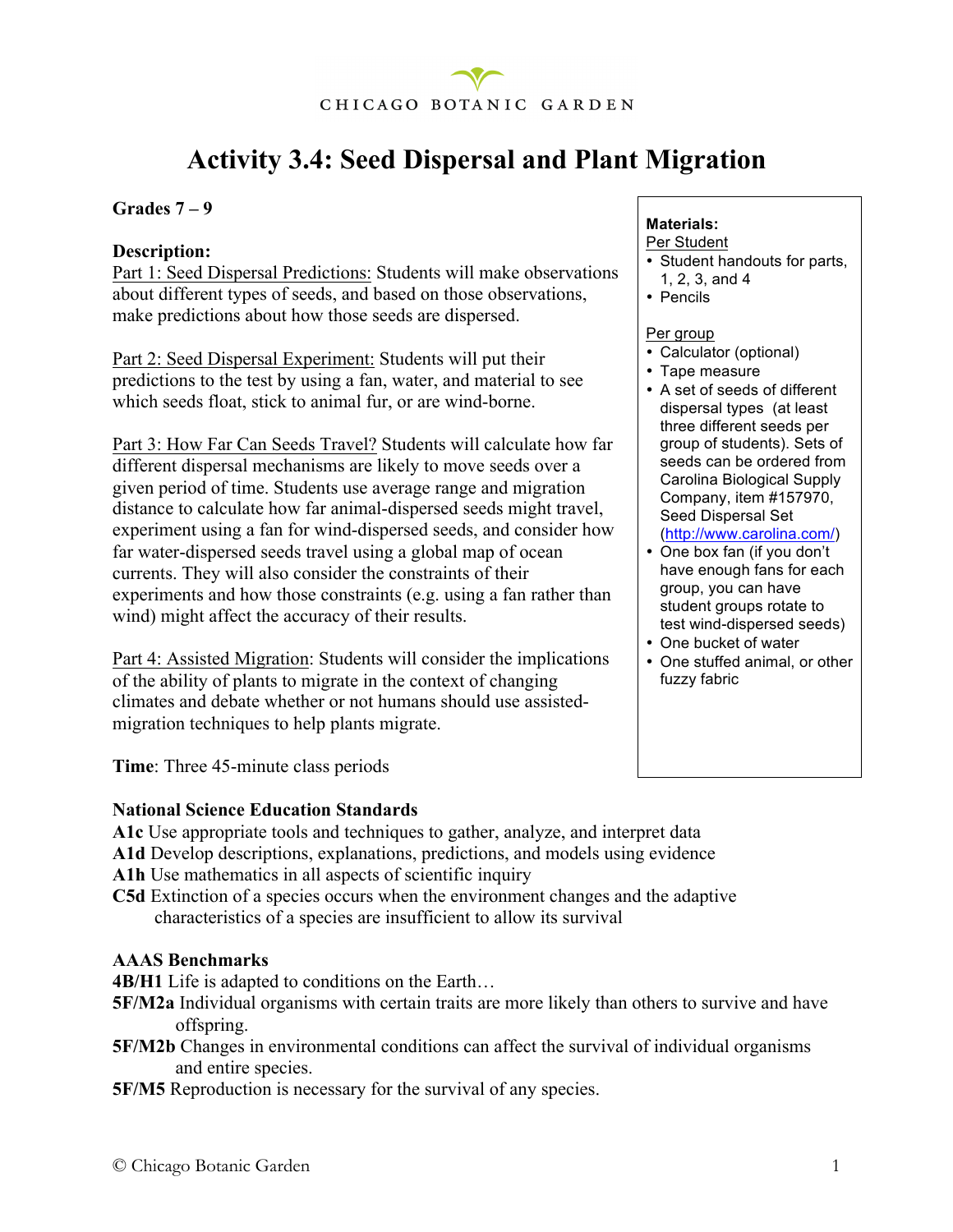#### **Guiding Questions:**

- How is seed dispersal vital for plant survival?
- What are the different types of seed dispersal?
- How is seed dispersal related to changing climates?
- What is assisted migration? What are goals and risks associated with assisted migration?

#### **Assessments**

- Seed dispersal worksheets and lab report
- Colored hardiness zones map

#### **Vocabulary**

**Seed dispersal** is the movement or transport of seeds away from the parent plant. **Migration** is the movement of living things over long distances to find an appropriate habitat.

### **Part 1: Seed Dispersal Predictions**

#### **Procedure:**

- 1. Ask students what ways animals might have of coping with climate changes in their habitats. Write student responses on the board.
- 2. Suggest that in response to a changing climate, many animals are moving or **migrating** to new habitats (note: some Internet links will not display on Explorer, better on Google Chrome or Mozilla Firefox).
	- http://www.sciencedaily.com/releases/2012/02/120223142642.htm (peer-reviewed article on how climate change is modifying bird migration patterns)
	- http://www.washingtonpost.com/national/health-science/up-and-up-plants-and-animalsmigrating-as-climate-changes/2011/08/18/gIQAzlTxNJ\_story.html (*Washington Post*  article on how plants and animals are migrating as a result of climate change)
	- http://news.discovery.com/animals/animals-migrating-north-global-warming-110818.html (Discovery channel feature on plants migrating from climate change)
- 3. Ask whether plants can move in the same way. Some questions you should have students consider might be:
	- Can plants move like animals?
	- Have you ever seen plants, or parts of plants, move from one habitat to another?
	- If plants can't walk, how can they migrate in response to climate change?
- 4. Start with a discussion of seeds. Seeds are the offspring of plants. When seeds are mature they are released from the parent plant. Seeds generally travel some distance away from the parent plant (this distance can range from centimeters to kilometers or more). The movement of seeds away from their parent plant is called seed dispersal.
	- Why might it be beneficial for seeds to move away from their parent plant?
	- What are some ways that seeds can disperse away from their parent plant?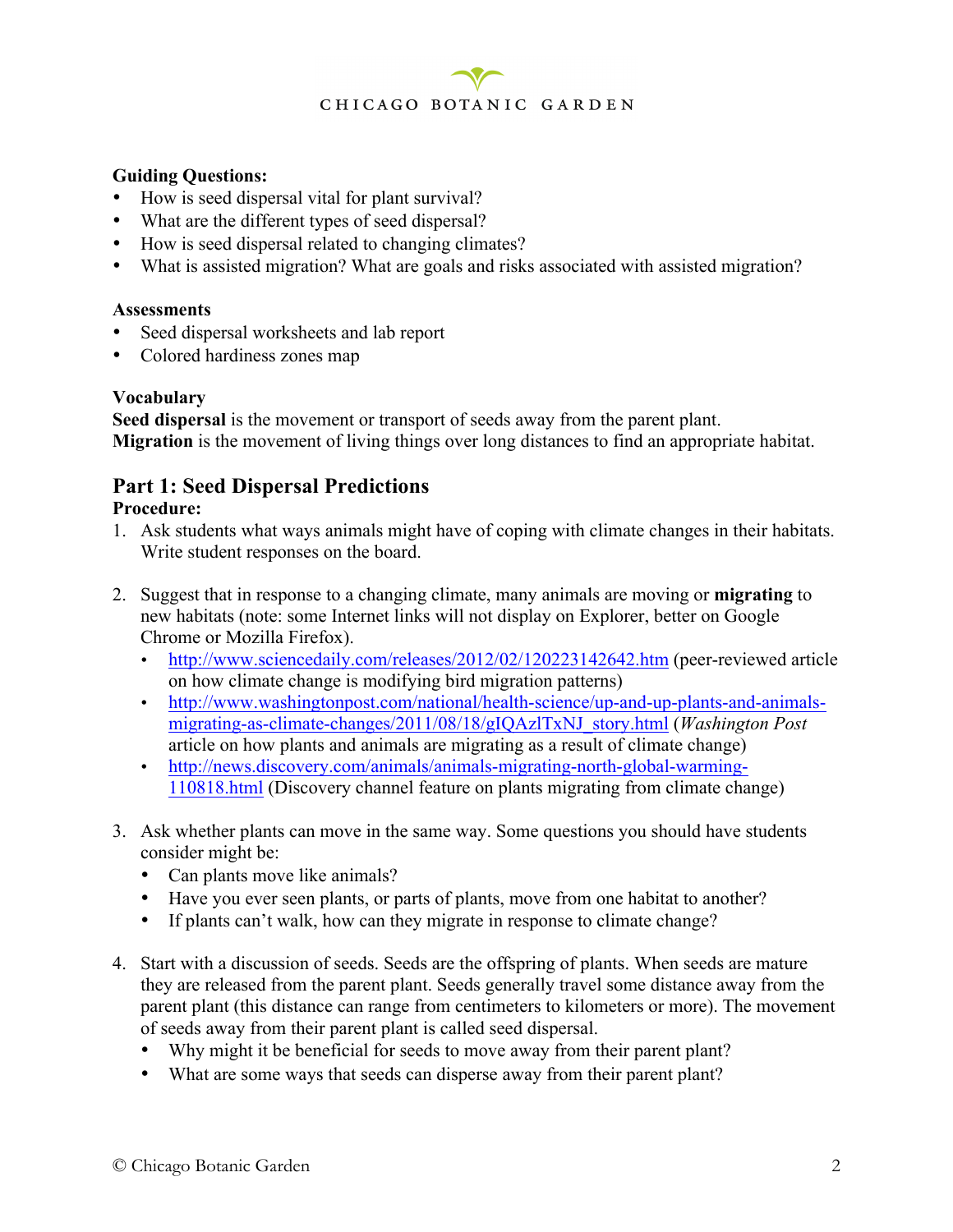- 5. Take student answers and write them on the board. Tell students they will investigate how seeds disperse, how far they might go, and whether that will be fast enough to keep pace with changing climates.
- 6. Break students into groups of three or four, and hand out individual student handouts and one seed dispersal kit to each group. Have students examine their seeds, make predictions about what dispersal method each seed might represent, and answer the questions on the handout.
- 7. Once groups are finished, have a whole class discussion reviewing their answers:
	- What seed characteristics did you focus on to predict how it was dispersed?
	- Why did you feel those were the most important in making your decision?
	- How could you determine if your predictions in the chart were correct?
	- What kind of experiment could you create to test your predictions?
- 8. Use student answers to guide them toward an experiment that would test dispersal efficiency using water, wind, and animal transportation. Tell students that they will now have an opportunity to put their ideas into action.

### **Part 2: Seed Dispersal Experiment**

#### **Procedure**

- 1. Introduce the activity by reviewing students' seed-dispersal predictions and their answers to the questions on the handout.
- 2. Divide students into groups.
- 3. Hand out the Seed Dispersal Experiment handout and give each group:
	- Three seeds of different dispersal type
	- One bucket of water
	- One box fan (if you don't have enough fans for each group, you can have student groups rotate to test wind-dispersed seeds)
	- One stuffed animal or fuzzy piece of fabric
- 4. Tell students they are going to use their materials to determine what type of seed dispersal their plant uses. They should test each of their three seeds with different dispersal mechanisms (animal, wind, water) to see which is most effective for each seed.
- 5. Students who finish early can begin work on the questions on the data sheet.
- 6. Once students complete their chart you can either
	- a. Bring the class back together for a discussion about how they made their determination of seed dispersal types and assign questions for homework.
	- b. Have students complete the entire data sheet and use student responses to the questions as a discussion guide.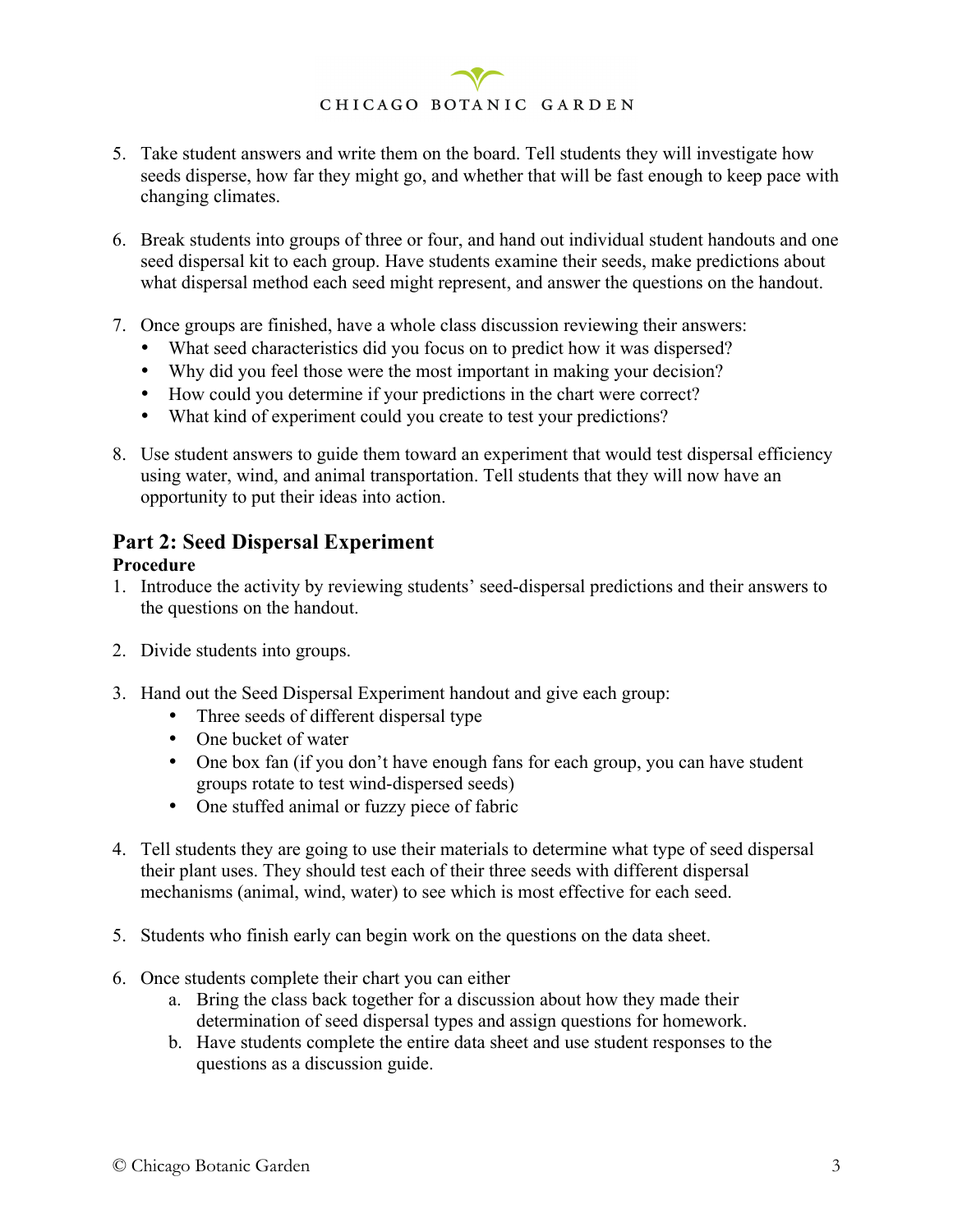

#### **Part 3: How far can seeds travel? Procedure**

- 1. Review students' answers to the questions on their seed dispersal experiment datasheet. Ask them:
	- How far do you think each different type of dispersal could transport seeds?
	- Which would go the farthest?
	- Why do you think so?
- 2. Tell students they are going to use the average range and migration distance of a few different animals to calculate how far animal-dispersed seeds might travel, experiment using a fan for wind-dispersed seeds, and consider how far water-dispersed seeds travel using a global map of ocean currents.

#### **Wind-Dispersed Seeds**

- 3. Break students into groups, give each group:
	- One box fan
	- Wind-dispersed seeds from one plant species
		- You will want to have seeds from a number of different species, so that when students come back together to compare data, a variety of species are represented)
		- If you do not have enough box fans for each group, you can divide the class and have some groups work on animal-dispersed seeds and the other on winddispersed, and then switch.
	- "How Far Can Seeds Travel" data sheets
	- Tape measure
- 4. Each group of students will do ten trials with their species' seeds, record the distance the seeds go in meters, and calculate the average distance.
- 5. Once the groups have finished their calculations, bring the class back together as a group to complete Table 2 on the wind-dispersed seed data sheet and answer the calculations questions (these can be done in groups, as a class, or as homework). Discuss differences in dispersal distances of different species. Some discussion questions might be:
	- Why do some seeds go farther than others?
	- What are the characteristics of the seeds that go the farthest? The shortest?
	- What might this mean for the speed of plant migration for different species?
- 6. Conclude the activity by drawing attention to the constraints of the experiment by reviewing the calculations questions:
	- Is the calculation you performed above an accurate indicator of how far your plant population will travel in 50 years? Why or why not? What assumptions were made in the calculation that may not be true in nature?
	- Describe two improvements that could be made if you were to run this experiment a second time.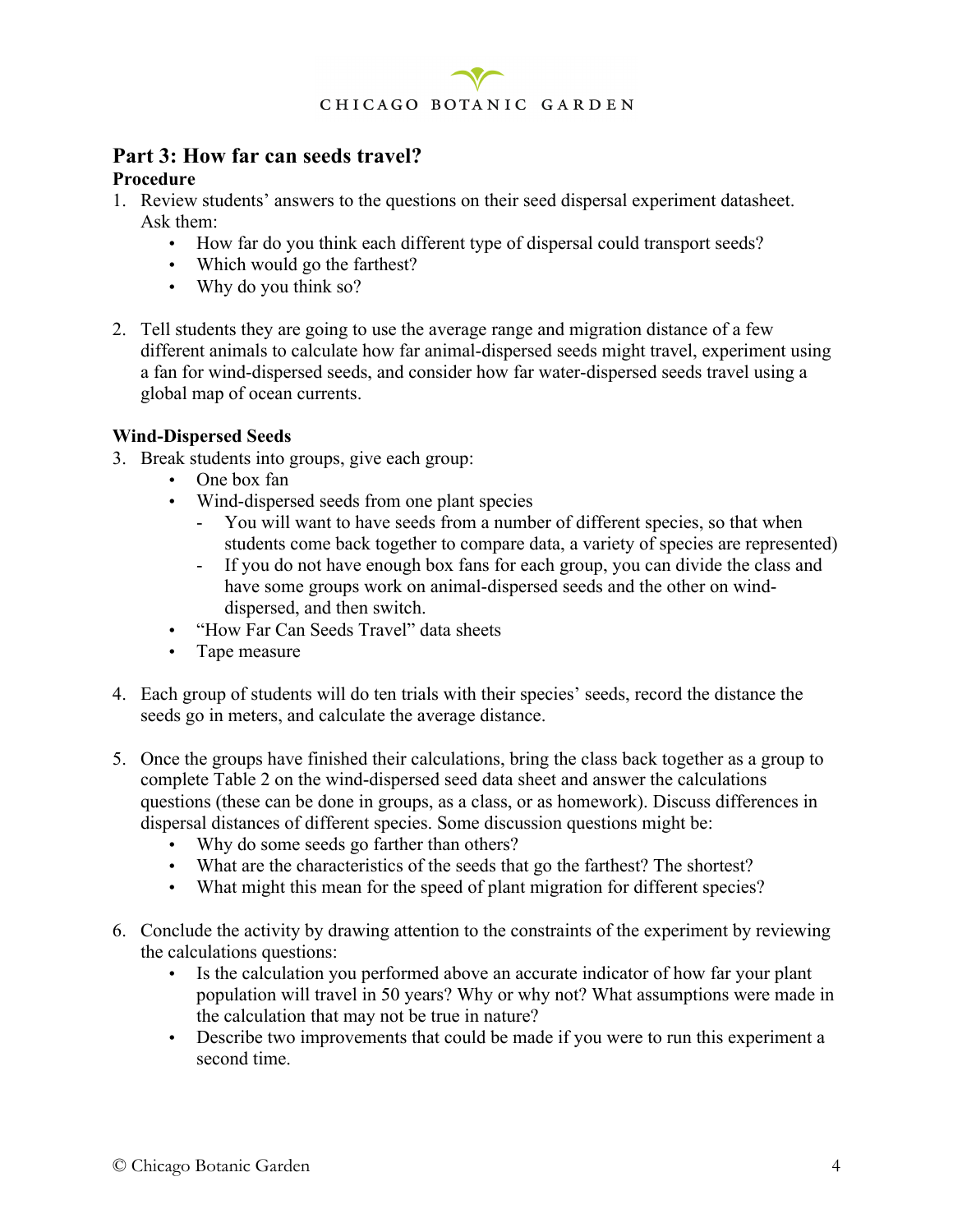#### **Animal-Dispersed Seeds**

- 7. Ask students if they think animal-dispersed seeds can go as far as wind-dispersed seeds. Farther? Tell them they are going to do some calculations that will help them figure it out using the average home range size of a few different animals.
- 8. Have each student group choose an animal from the table below. First, they will answer the questions on the handout, and then they will calculate the distance a seed will travel based on the range of their chosen animal over a day, a week, and a month.
- 9. Once students have done the calculations for the different animals, create a table on the board to compare the distances that a seed might travel via different animals.

| Animal                 | Distance/Day | Distance/Month | Distance/Year |
|------------------------|--------------|----------------|---------------|
| Grey squirrel $-$ male |              |                |               |
| Grey squirrel – female |              |                |               |
| Red wolf               |              |                |               |
| America robin          |              |                |               |

Use this table to discuss the implications for seeds that are dispersed by different animals.

- Is there a relationship between the range of an animal and the distance seeds might be dispersed?
- Are the calculations you performed using animal range an accurate indicator of how far your seed will travel? Why or why not?
- What assumptions were made in the calculation that may not be true in nature?

10. Compare wind-dispersed seeds to animal-dispersed seeds:

- Which can travel farther?
- Is there a pattern or does it depend on the seed/animal?
- What about water-dispersed seeds? How far do you think they might go? Why?

#### **Water-Dispersed Seeds**

- 11. Introduce the activity by reviewing wind- and animal-dispersed seeds. Ask students if they can think of any other ways that seeds might be dispersed? Do they recall their initial dispersal experiment? What were the methods they tested?
- 12. Have students look at the ocean currents map on the water-dispersed seeds handout. Depending on your students' prior knowledge, you may want to review the map. Explain that the arrows indicate ocean currents, which will determine how seeds move across the ocean, and then have students work in groups to complete the handout, or assign it as homework.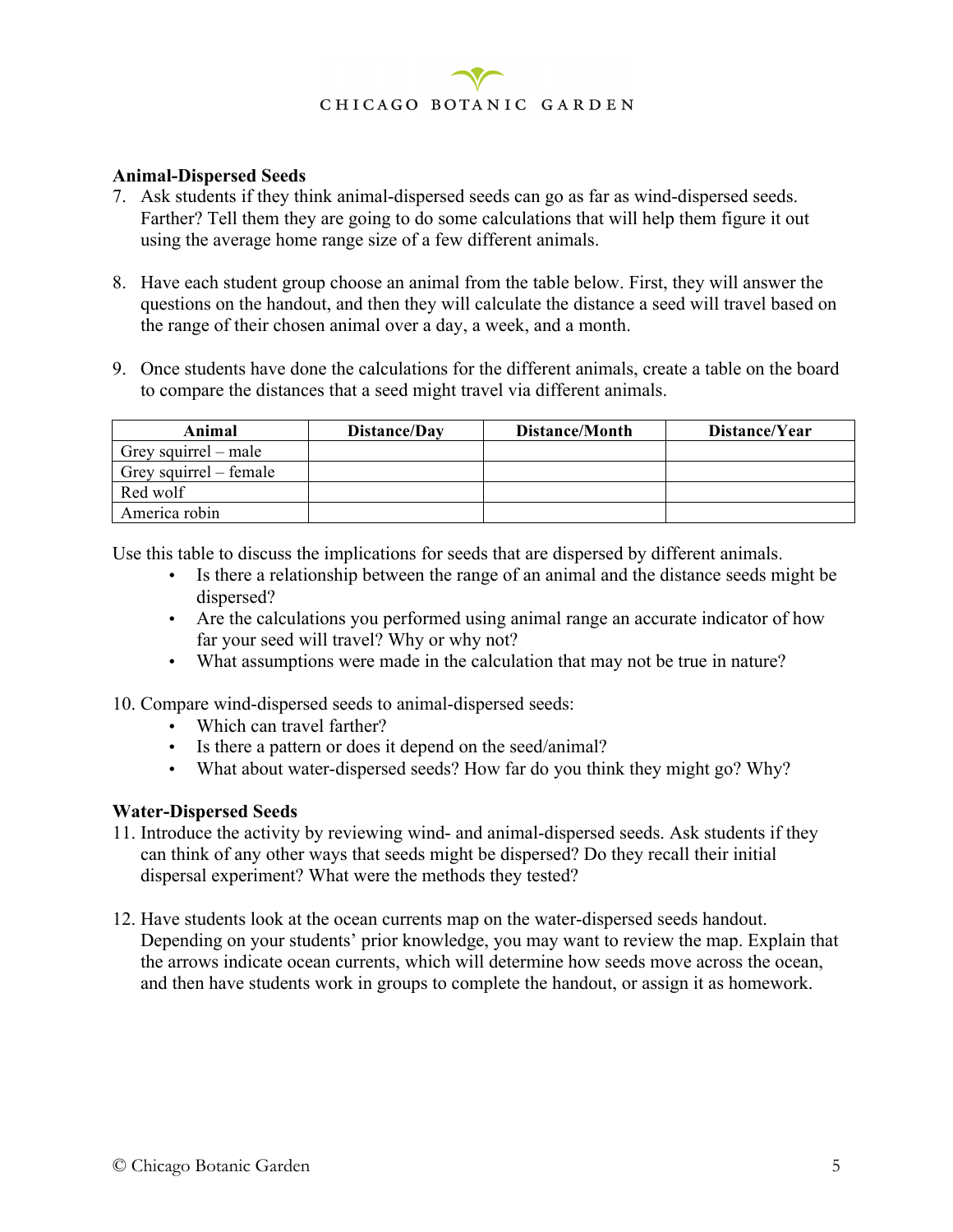13. Discuss the following questions comparing the three dispersal methods.

- What are the three different seed-dispersal types?
- Compare the three methods of dispersal
	- o Based on your calculations, which method will disperse seeds the farthest?
	- o What are the benefits of each method? The problems?
	- o Which seed would be most likely to be dispersed to a suitable habitat—a seed dispersed by wind, water, or animals?
- Considering these dispersal types, can you make any predictions about which plants would most likely survive climate change? Tell students that in the next activity, they will test their predictions.

This image, from *Encyclopaedia Britannica,* (available: http://media-1.web.britannica.com/ebmedia/15/92015-034-AC782CA2.gif ) may be a helpful review of the dispersal types studied, as well as others (though your students may note that humans are also animals)!

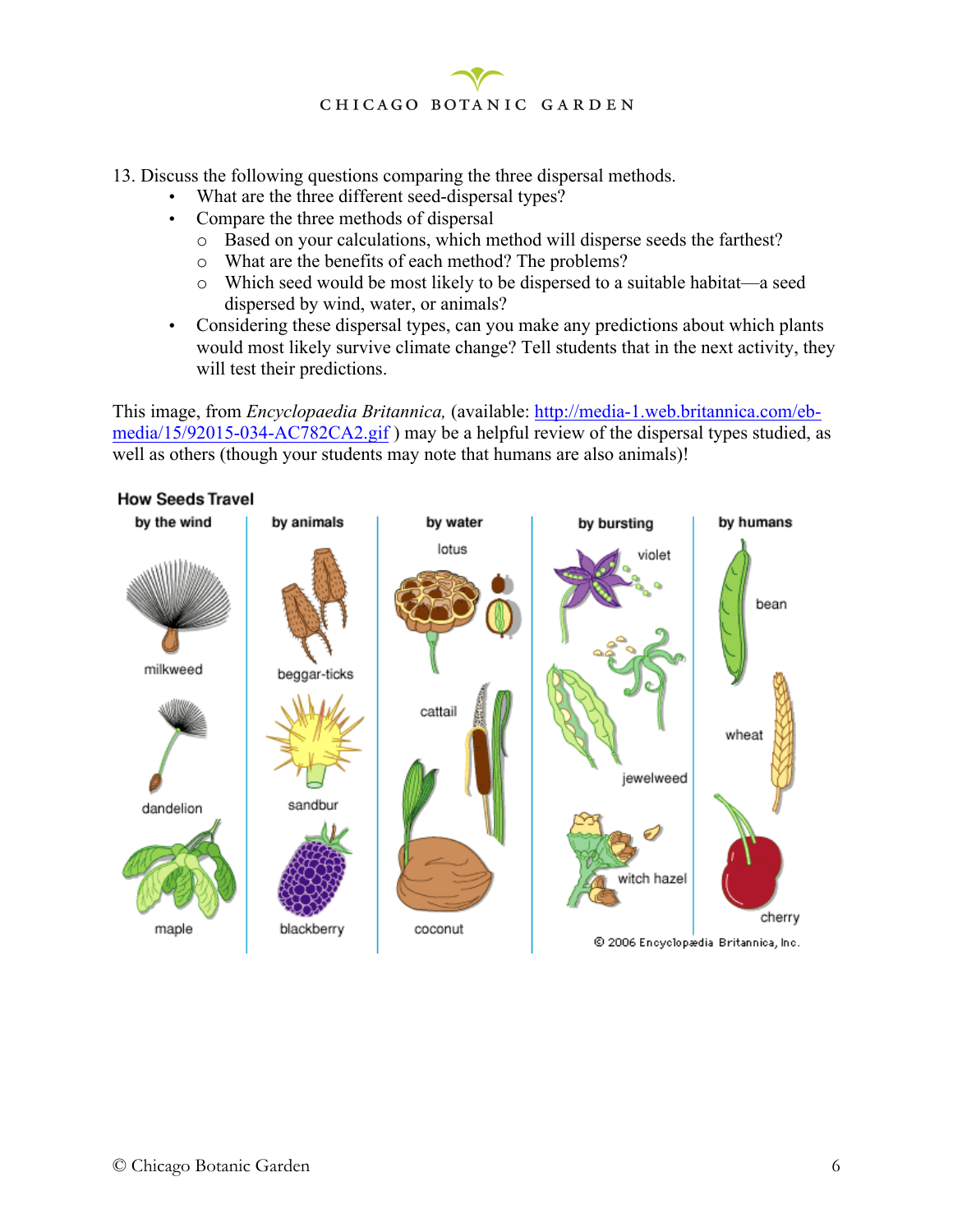

#### **Part 4: Assisted Migration: Can Plants Migrate with Changing Climates? Procedure**

- 1. Hand out part 4 of the lab. Introduce the concept of plant hardiness zones as a measure of the climate in a particular place. Have students look at the hardiness zone maps and describe the changes they see. In general, hardiness zones are migrating northward. Northern Illinois was in zone 5 in 1990, and in 2006 was in zone 6. This means that it may be too warm in Illinois for certain plants to survive here today that could have survived in 1990.
- 2. Next, students will calculate the distance that plant hardiness zones have shifted over the course of one year. They can do this in several ways. One way is to estimate the upper limit of a hardiness zone in 1990 and in 2006 and draw them onto the U.S. map with the legend. Then, students can measure the distance between these lines and convert to miles and kilometers. Students should divide this number by 16, because the hardiness zone map shows changes that occurred over 16 years. We will assume a consistent rate of shift based on that map. (Although this is a debatable assumption, it will have to do for this exercise.)
- 3. An animation of the shifting hardiness zones can be found here: http://www.arborday.org/media/mapchanges.cfm
- 4. Next, students will determine if one of the plant species they studied in parts A or B could migrate fast enough to keep pace with climate change. To do this, students should compare the distance they calculated for the seed dispersal with the distance they calculated for the movement of hardiness zones.
- 5. If their answer is farther than their seed can travel in a year, then this species could be in trouble and will need help through assisted migration to survive.
- 6. Introduce the concept of assisted migration, either through a class discussion or a reading: This process involves collecting seeds and storing them in seed banks (not unlike a Noah's ark for plants). These seeds are used to re-establish the population in new areas as their preferred climate drifts north. Assisted migration will help plants that cannot migrate quickly enough and may be at risk for extinction. It is hoped that the newly established population will thrive in their new area as the population further south may be struggling to maintain a viable population.
- 7. Show the assisted migration PowerPoint, or have students read the article about assisted migration from the *New York Times.* "A hunt to save species, perhaps by helping them move" http://www.nytimes.com/2009/11/10/science/earth/10plant.html)
- 8. Lead students in a discussion or a writing activity to guide their understanding of assisted migration and determine their position on its use. (See question 6 on student handout part 4.)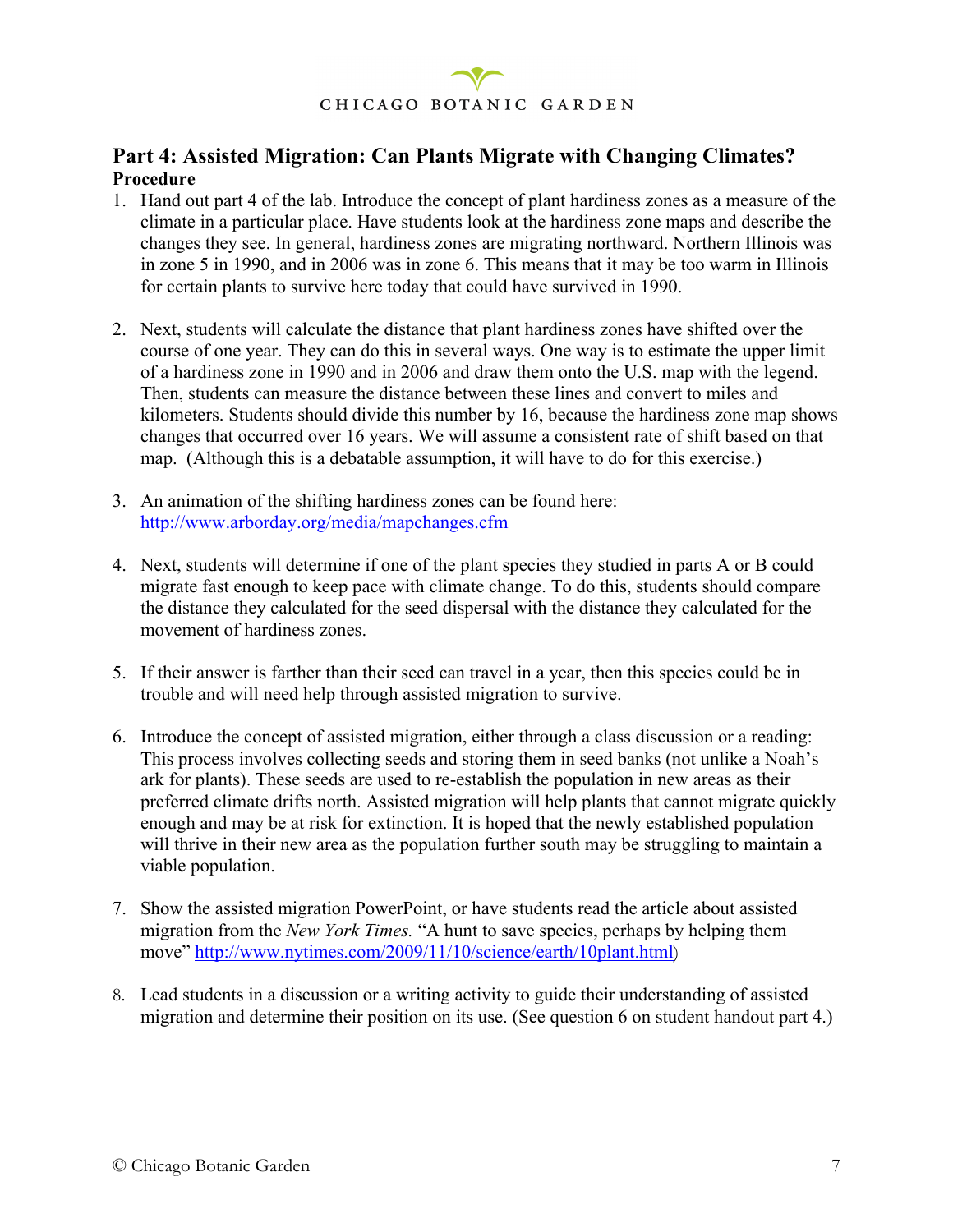

#### **Extensions:**

- Students may say that they would expect all plants to survive better if the weather is warmer. Examples of four plant species (and how they are threatened by climate change are available at the BGCI website, "How does climate change affect plants" (scroll down) http://www.bgci.org/climate/climate\_change\_effects/
- Students can research other species that are affected by climate change.
- You may introduce the topic of invasive plants, and how climate change can affect their range.

#### **Literacy Connection***:*

"Charles Darwin & Ocean Dispersal of Seeds": The text in the activity has been modified to a  $9<sup>th</sup>$ -grade reading level. If you have advanced students you may use the original, which is at a 12<sup>th</sup>-grade reading level. It can be found at http://waynesword.palomar.edu/pldec398.htm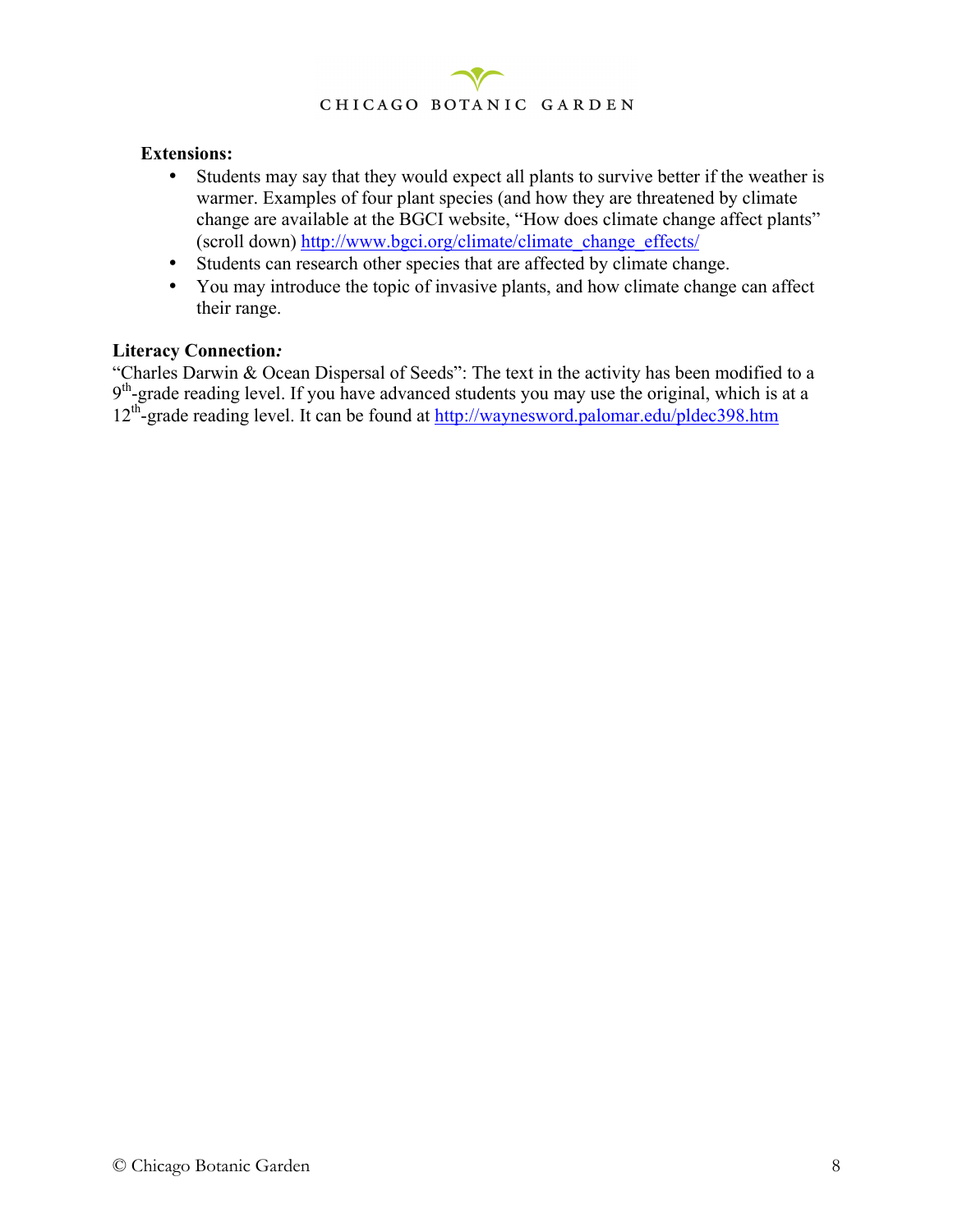

#### **Charles Darwin & Ocean Dispersal of Seeds**

The dispersal of plant seeds by ocean currents has fascinated many famous explorers, including Charles Darwin. The U.S. Coast and Geodetic Survey has studied sea currents by using stoppered bottles containing a numbered postcard. When someone finds a bottle with a card on the beach, she is asked to fill out the card with the beach location, and drop it in the mail. They have found that it takes about a year for one of these bottles to float from the Yucatan in Mexico to Ireland. A bottle put in the ocean near Caracas, Venezuela, reached the Florida Keys four months later. It traveled at an average speed of 16 miles per day. They think that tropical seeds found on European shores have been adrift for a year or longer.

During Darwin's voyage around the world on the H.M.S. *Beagle,* he came up with the idea that drifting seeds and fruits reached distant islands and began growing. He felt that this was true for isolated volcanic islands, which have never been connected to the mainland. Darwin studied the role ocean currents played in the plants of the Cocos Keeling Islands in the Indian Ocean. He concluded that most of the plants found on those islands came from drift seeds and fruits.

After he returned to England, Darwin conducted experiments to see whether seeds from garden plants could float. Darwin stated:

"I soon became aware that most seeds…sink in water; at least I have found this to be the case, after a few days, with the 51 kinds of seeds which I have myself tried; so that such seeds could not possibly be transported by seacurrents beyond a very short distance."

Darwin also wondered whether some seeds that don't generally float "hitched rides" on other floating objects such as driftwood to disperse in seawater. He also said that ocean currents might carry seeds contained within pods. These would wash ashore on distant beaches. In his book, *On the Origin of Species,* Darwin summarized his experimental data on seed dispersal in salt water. He expressed the view that dried seeds could float "across a space of sea 900 miles in width, and would then germinate."

Of all the 250,000 species of seed plants on Earth, only about 250 species (0.1 percent) are commonly collected as drift seeds on tropical beaches. Only about half of these plants produce seeds that can float in seawater for more than a month and still be able to germinate. Although the total number of viable drift seed may be relatively small, they form a floral flotilla with thousands of individual seeds riding the ocean currents of the world.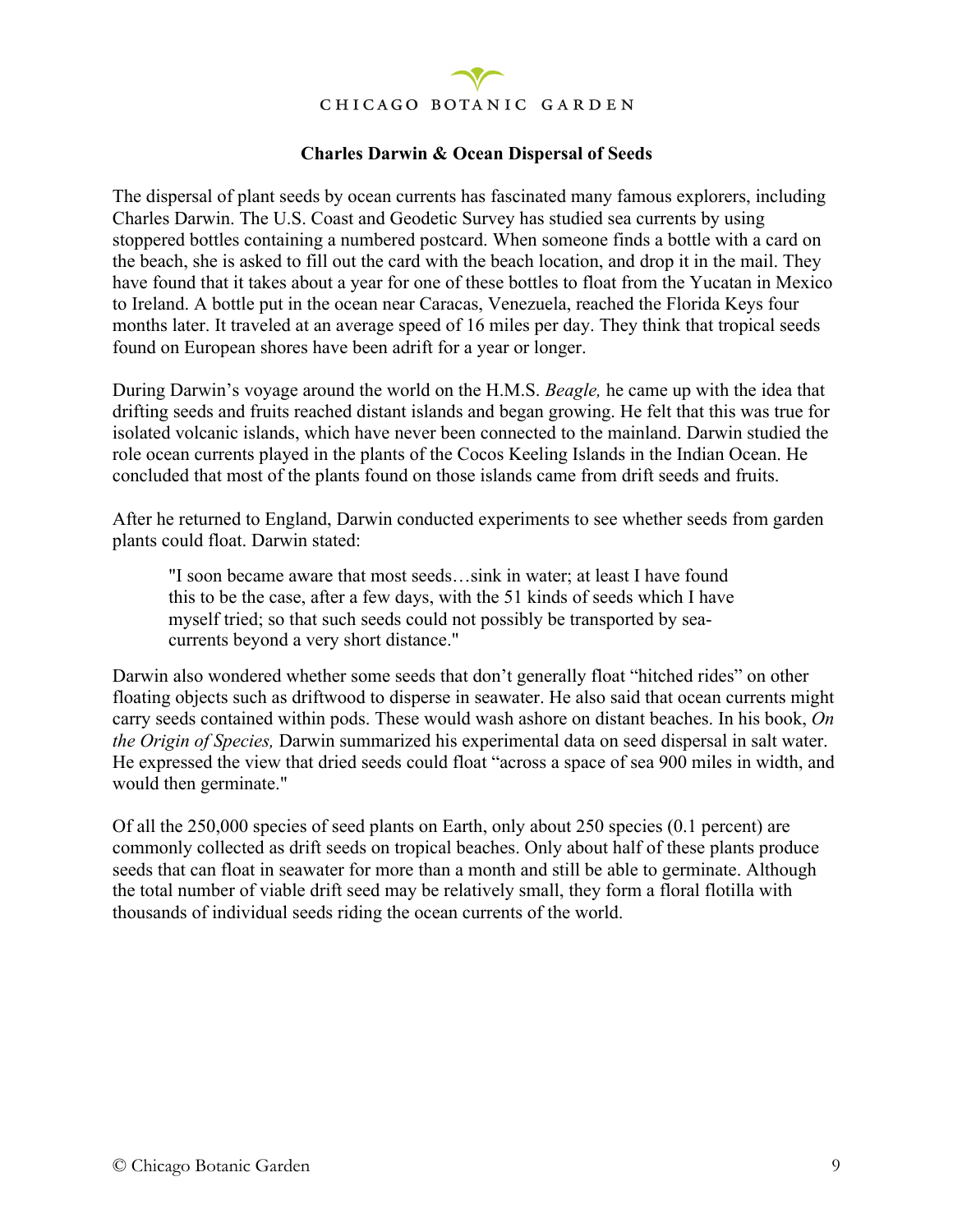

#### **References**

| Animal                 | Home Range Size/ Avg.<br><b>Migration</b>                    | <b>Citation</b>                      |
|------------------------|--------------------------------------------------------------|--------------------------------------|
| Grey squirrel – male   | 2,810,000 m <sup>2</sup> (1676 x 1676 m)                     | http://wdfw.wa.gov/conservation/res  |
| Grey squirrel – female | $\frac{750,000 \text{ m}^2}{(866 \text{ x } 866 \text{ m})}$ | earch/projects/western gray squirrel |
|                        |                                                              | /north cascades/                     |
| Red wolf               | 760,000 m <sup>2</sup> (871 x 871 m)                         | http://www.dspace.rice.edu/bitstrea  |
|                        |                                                              | m/handle/1911/17882/1435730.PDF      |
|                        |                                                              | $? sequence=1$                       |
| American robin         | $60,800$ meters $(38 \text{ miles})$ per                     | http://www.learner.org/jnorth/robin/ |
|                        | day                                                          |                                      |

#### **Animal Migration and Habitat Ranges:**

#### **Water-borne Seed Dispersal Information:**

For more information on drift plants, see Wayne's Word article "Drift Seeds and Drift Fruits" http://waynesword.palomar.edu/pldec398.htm.

#### **Literacy Connection***:*

Charles Darwin & Ocean Dispersal of Seeds Original: http://waynesword.palomar.edu/pldec398.htm**,**

#### **Assisted Migration Links and References:**

Assisted Migration article from the *New York Times:* "A hunt to save species, perhaps by helping them move" http://www.nytimes.com/2009/11/10/science/earth/10plant.html

Can "Assisted Migration" Save Species from Global Warming? *Scientific American,* March 3, 2009 http://www.scientificamerican.com/article.cfm?id=assited-migration-global-warming

#### **How does climate change affect plants?**

http://www.bgci.org/climate/climate\_change\_effects/

#### **Map credits**

Plant Hardiness Map http://www.arborday.org/media/mapchanges.cfm U.S. Map: http://www.yellowmaps.com/maps/img/US/blank-base/usstates1.jpg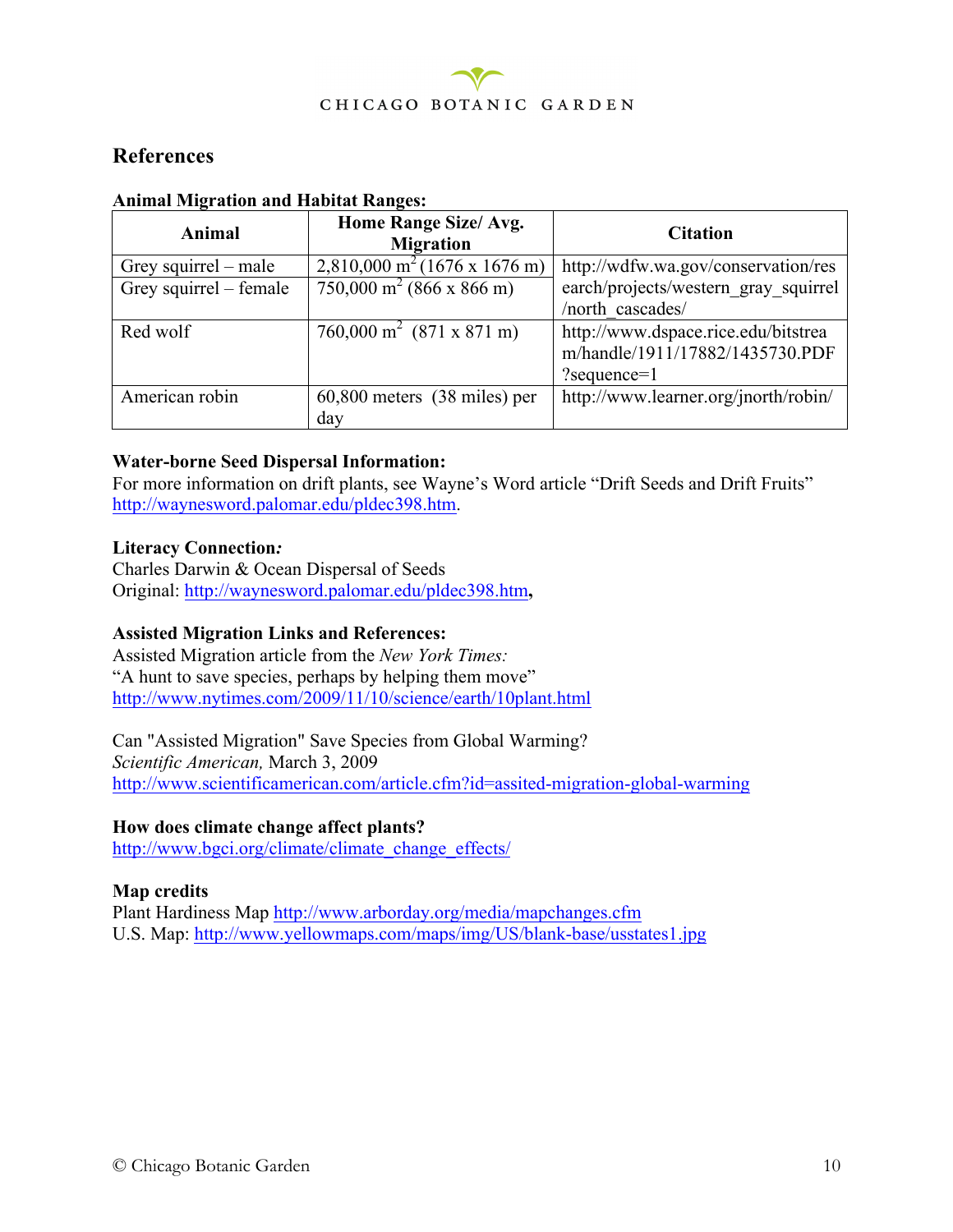#### **Student Handout Part 1: Seed Dispersal Predictions**

- 1. What are some ways that seeds can be dispersed away from their parent plant?
- 2. Observe three seeds and fill in the chart below. By looking at a seed's structure, try to predict how it might disperse.

|        | Plant name<br>(if found) | Sketch | Dispersal type<br>(wind, animal, other?) | Reason for<br>dispersal choice |
|--------|--------------------------|--------|------------------------------------------|--------------------------------|
| Seed 1 |                          |        |                                          |                                |
| Seed 2 |                          |        |                                          |                                |
| Seed 3 |                          |        |                                          |                                |

- 3. What seed characteristics did you focus on to predict how it was dispersed?
- 4. Why did you feel those were the most important characteristics in making your decision?
- 5. Explain how you could determine if your predictions in the chart were correct.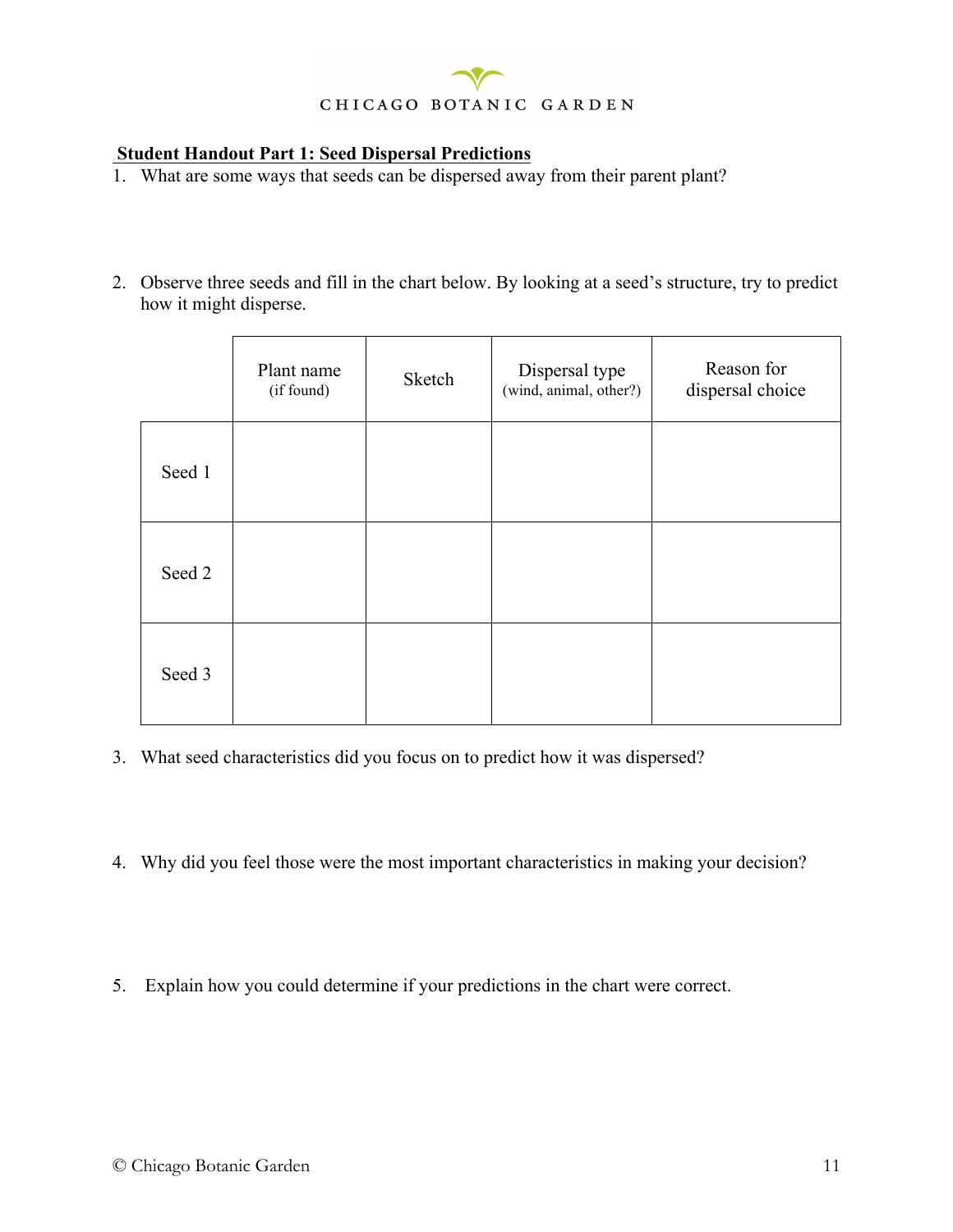#### **Student Handout Part 2: Seed Dispersal Experiment**

Using the box fan, bucket of water, stuffed animal, and any other available materials (check with your teacher first), determine the dispersal type for each of your three seeds.

|        | Dispersal type | How do you know? |
|--------|----------------|------------------|
| Seed 1 |                |                  |
| Seed 2 |                |                  |
| Seed 3 |                |                  |

1. List and describe three differences between plant and animal migration.

2. List and describe three types of seed dispersal.

3. Which type of seed do you expect will disperse the farthest: a seed dispersed by wind, water, or animals? Explain your answer.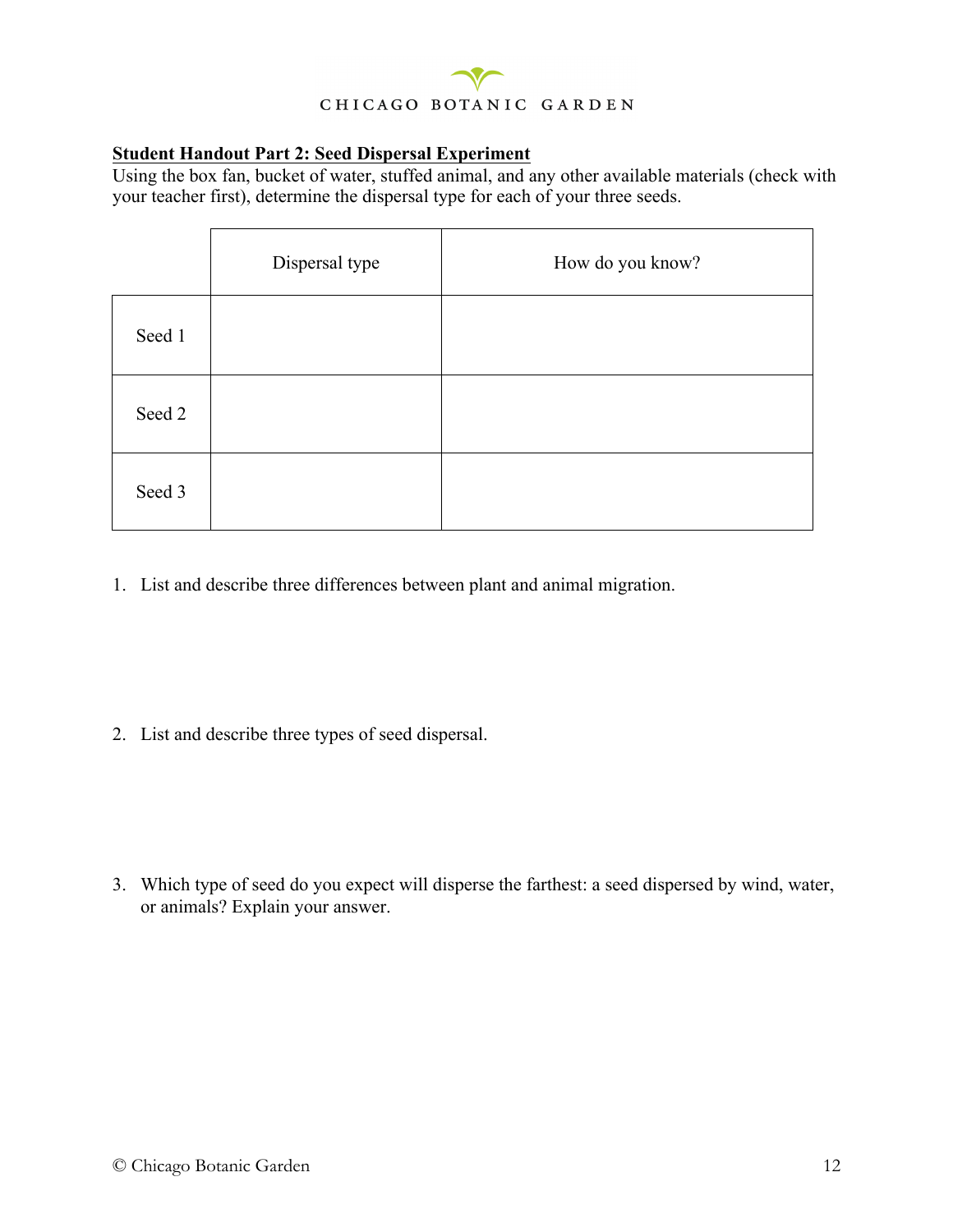4. If a new island were to appear because of a volcanic eruption, which type of seed would you expect to arrive at the island first: a seed dispersed by wind, water, or animals? Explain your answer.

5. Which seed would be most likely to be dispersed to a suitable habitat: a seed dispersed by wind, water, or animals? Explain your answer.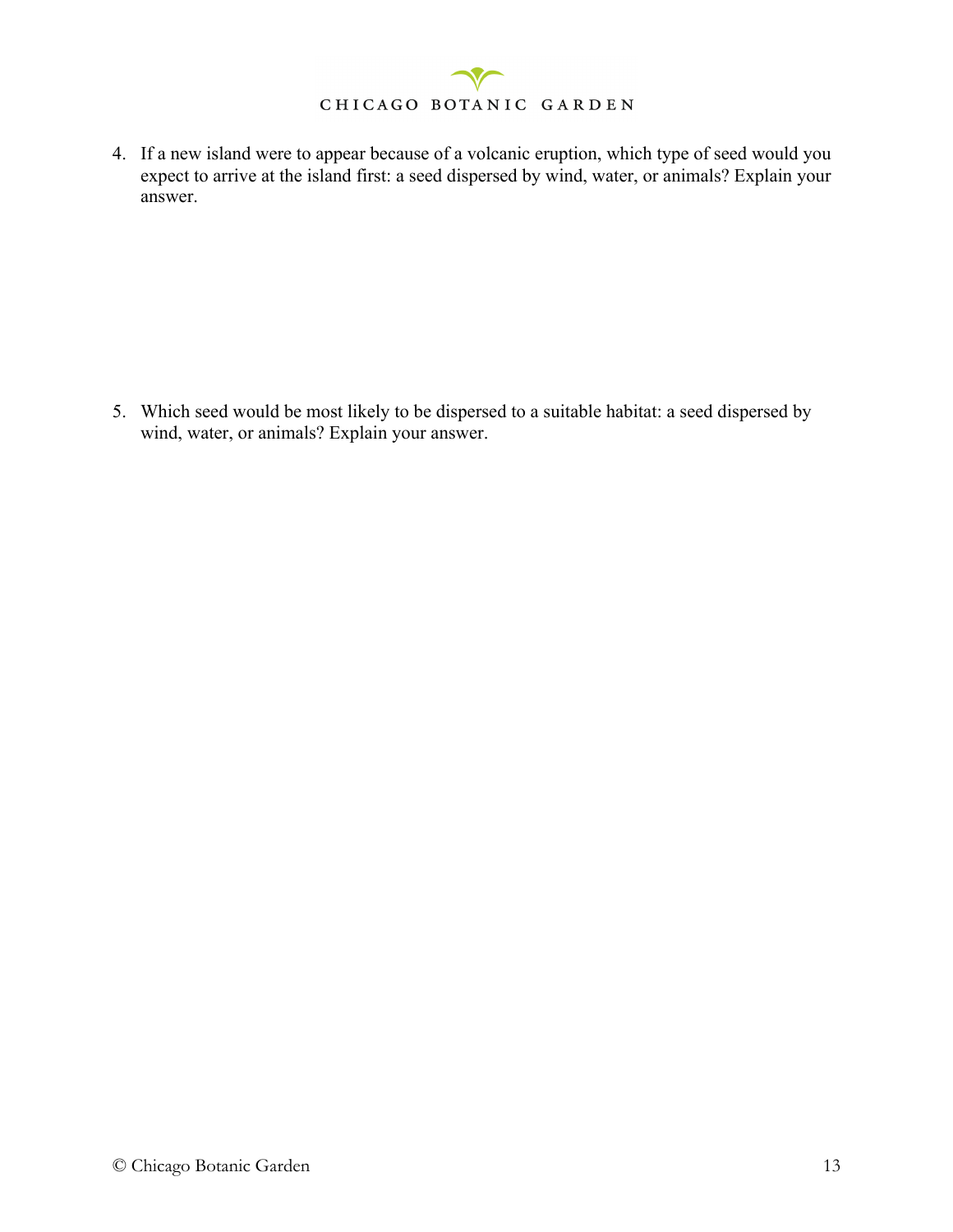

#### **Student Handout Part 3: How far can seeds travel?**

In this part, you will determine how far seeds of different types can travel.

#### *A. Wind-dispersed seeds:*

Procedures:

- 1. Choose the species you will be testing.
- 2. Drop your seed into the wind from a height of 1 meter and then measure the horizontal distance to where the seed landed.
- 3. Record the distance (in meters) in the data table.
- 4. Calculate the average distance and record it at the bottom of the table.

#### **Data Table 1**: Seed Dispersal Distance

Plant Species:

| Trial#         | Distance (m) |
|----------------|--------------|
|                |              |
| $\overline{2}$ |              |
| 3              |              |
|                |              |
| 5              |              |
| 6              |              |
|                |              |
| 8              |              |
| 9              |              |
| 10             |              |
| Average        |              |

Show average calculation work here:

**Data Table 2:** Class Seed Dispersal Distance Data

| <b>Species</b> | <b>Average Dispersal Distance</b> |
|----------------|-----------------------------------|
|                |                                   |
|                |                                   |
|                |                                   |
|                |                                   |
|                |                                   |
|                |                                   |
|                |                                   |
|                |                                   |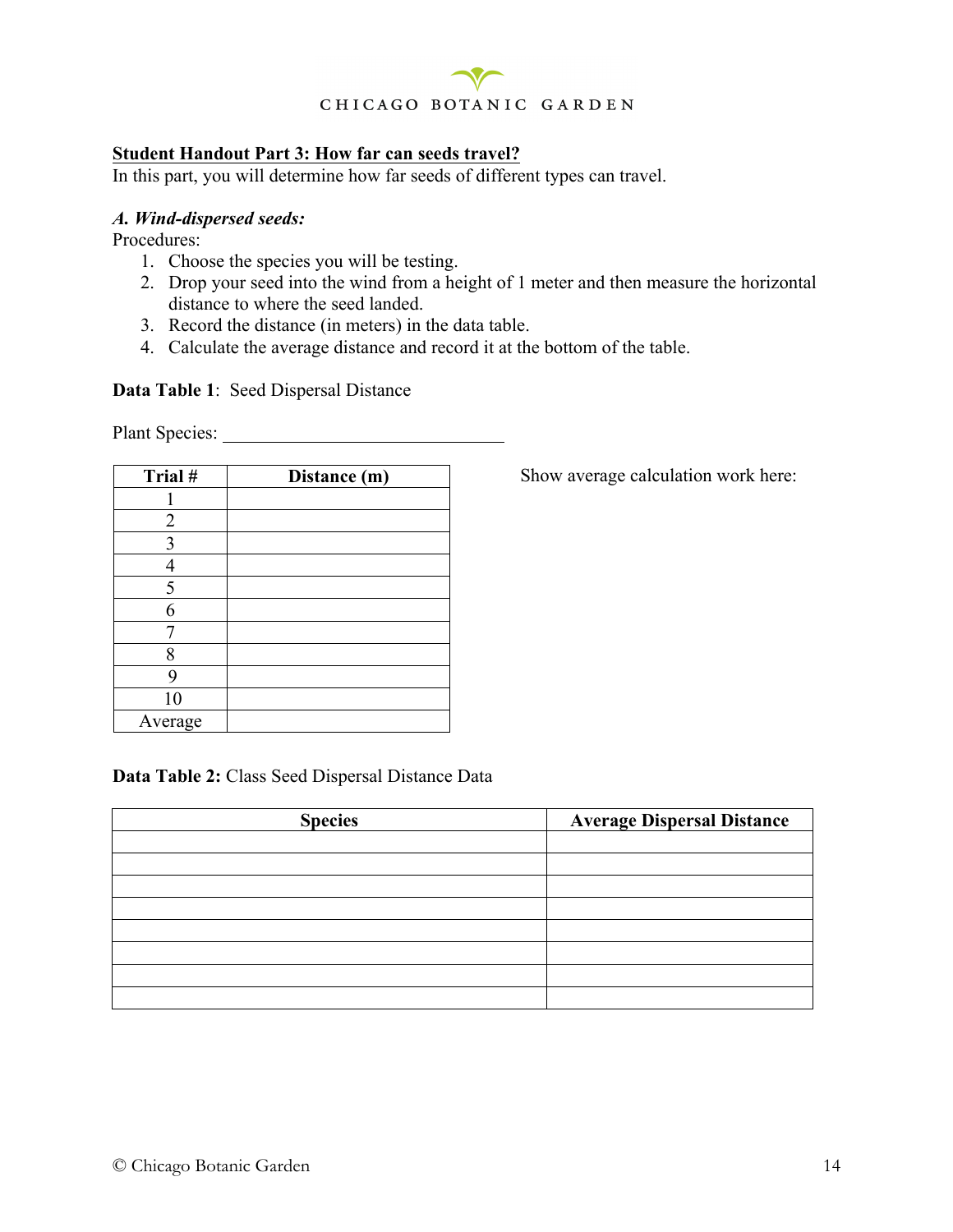1. Looking at your class data, what were characteristics of the seed that dispersed the farthest? What about the seed that traveled the shortest distance? Explain.

2. **Calculate:** Assume your seed traveled the average number of meters you calculated in this lab after leaving its parent plant. Then, the seed landed in the soil, germinated, matured, and produced seeds the next year that also dispersed that distance. The next generation of seeds also landed in the soil and produced seeds. Overall, how many miles could your plant population travel in 50 years? (Hint: Assume the plant reproduces one time per year. 1 mile = 1600 meters). Show your work and circle your answer below:

3. Is the calculation you performed above an accurate indicator of how far your plant population will travel in 50 years? Why or why not? What assumptions were made in the calculation that may not be true in nature?

4. Describe two improvements that could be made if you were to run this experiment a second time.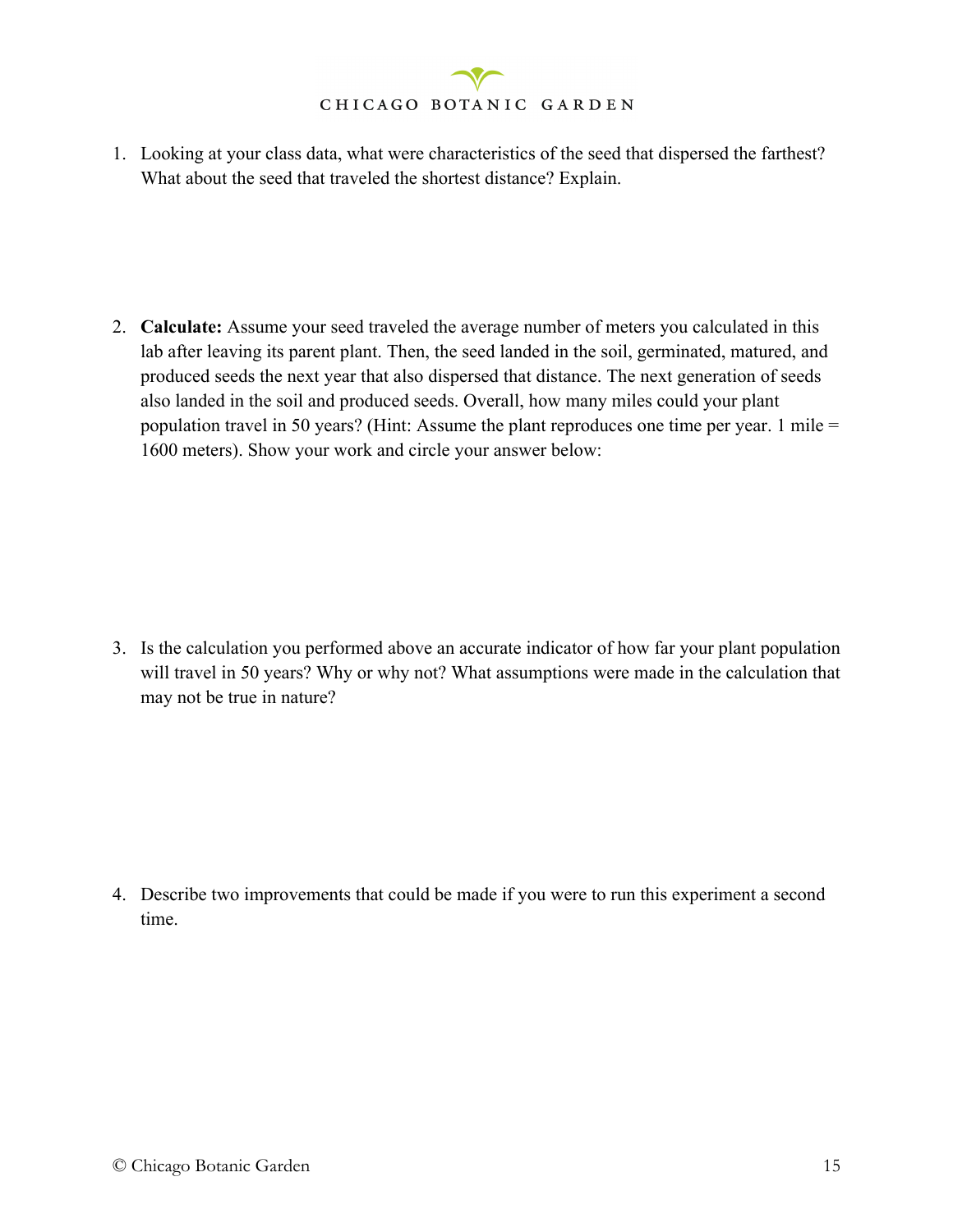

#### *B. Animal-dispersed Seeds:*

- 1. There are at least two ways a seed can be dispersed by an animal. What are they? Explain the difference.
- 2. If you were walking in the woods and a burr got stuck to your shoe, where would the seed end up? Would the seed be able to germinate and grow in that location? Explain.
- 3. If you saw a blackbird eating a berry, and it ate the whole thing, seeds and all, and then flew away, where would the seeds end up? Would the seeds be able to germinate and grow in that location? Explain.

4. **Calculation:** Select (or your teacher will assign) an organism from the chart to the right. Assuming the organism can travel the length of its home range in one day, how far would a burr attached to that organism travel in:

| Animal                 | Home Range Size/ Avg.<br><b>Migration Distance</b> |
|------------------------|----------------------------------------------------|
| Grey squirrel - male   | 2,810,000 m <sup>2</sup> (1676 x 1676 m)           |
| Grey squirrel - female | 750,000 m <sup>2</sup> (866 x 866 m)               |
| Red wolf               | 760,000 m <sup>2</sup> (871 x 871 m)               |
| American robin         | 60,800 meters (38 miles)/day                       |

a. One week: Show your calculations below:

- b. One month:
- c. One year:
- 5. Is the calculation you performed above an accurate indicator of how far your seed will travel? Why or why not? What assumptions were made in the calculation that may not be true in nature?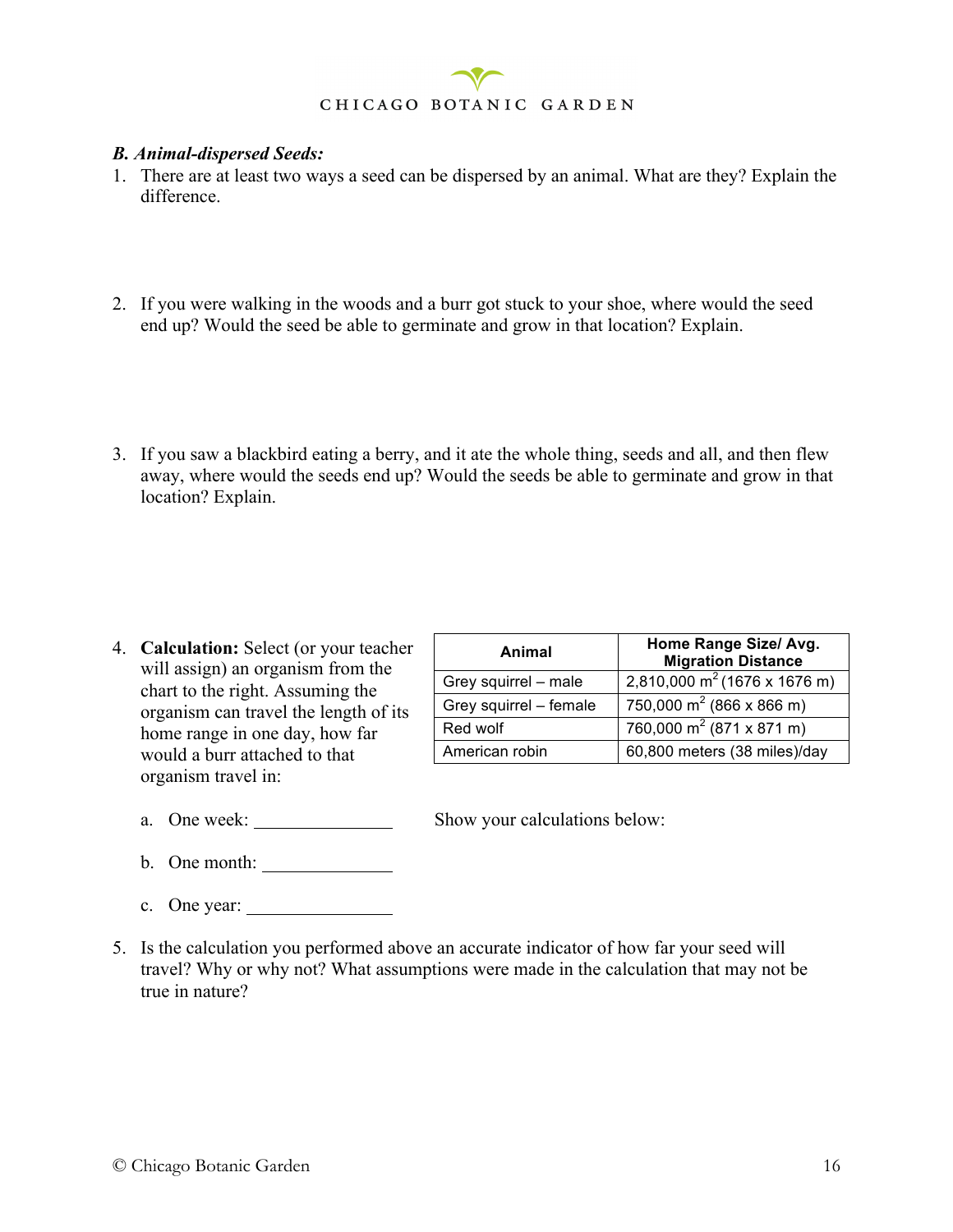- C E.M. Collins 2000 **Greenland**Asia **Asia PERSONAL RELATION** st **United States Hawaii Africa Frict** uatorial Curren  $r_{n+1}$ *Children* **Control**  $B_{EMp}$ **South**  urrent **America Australia**
- *C. Water-dispersed Seeds:*

1. Many plants on the Hawaiian Islands are closely related to plants from Asia, and South America. Considering the map above, how do you think the plants reached Hawaii?

- 2. Where might seeds from Florida end up?
- 3. What properties are necessary for seeds to travel such a long distance in salt water?
- 4. Are you familiar with any seeds that fit this description? List them below.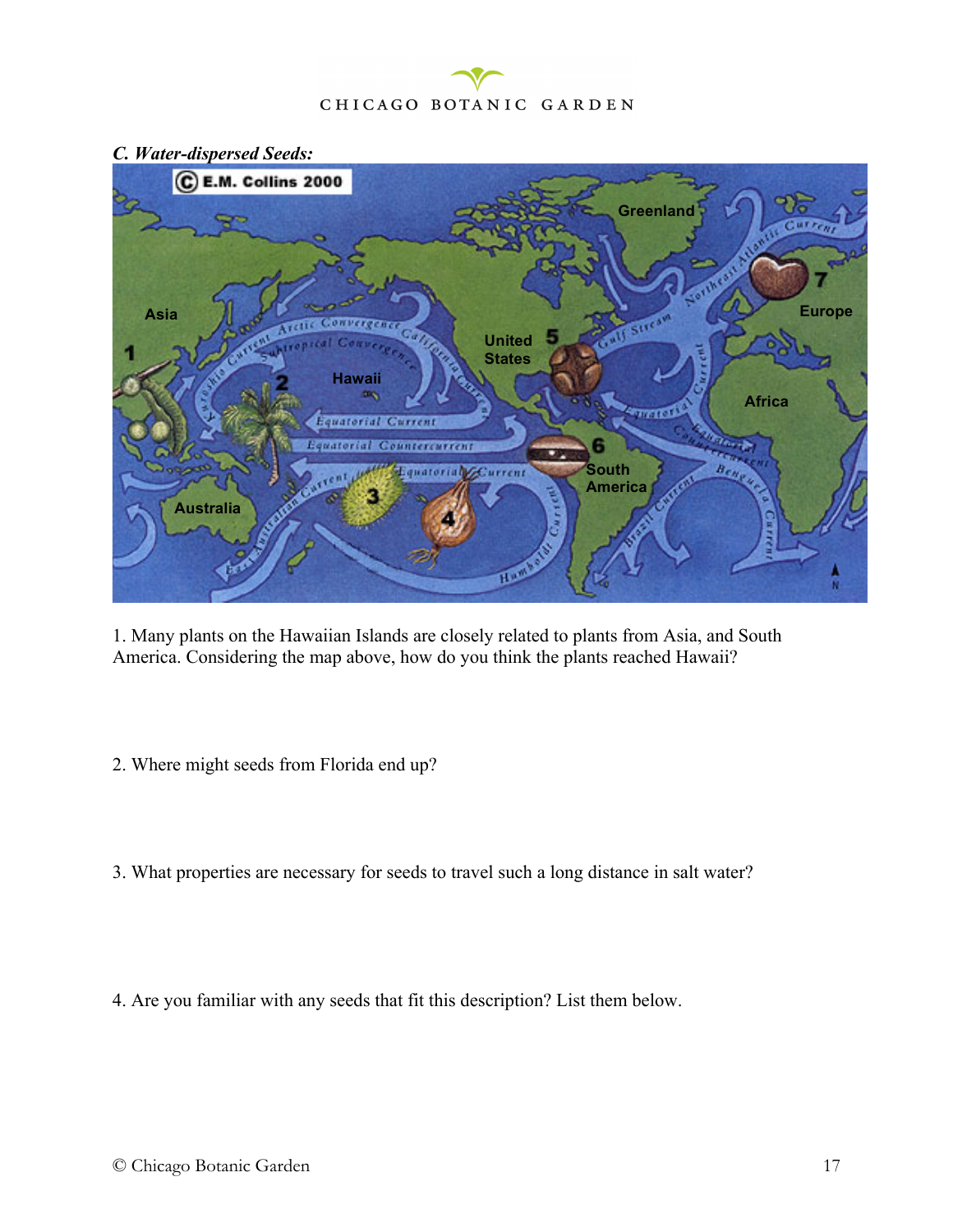

#### **Student Handout Part 4: In a race against climate change, can these species survive?**

1. Plant hardiness zones are a way to describe the climate. Gardeners, farmers, and others use plant hardiness zones to determine which species are likely to grow and survive in their area. However, plant hardiness zones are shifting. Using the maps below, describe the change in plant hardiness zones between 1990 and 2006.



2. Using the maps above, and the U.S. map with a scale at the end of this activity, estimate the distance moved by a plant hardiness zone in your state over one year. Give the *ANNUAL* distance in both miles and kilometers. Show all work.

3. Select a species from part A or B of this lab. Would your species be able to migrate far enough over one year to keep up with the change in hardiness zones? Explain your answer.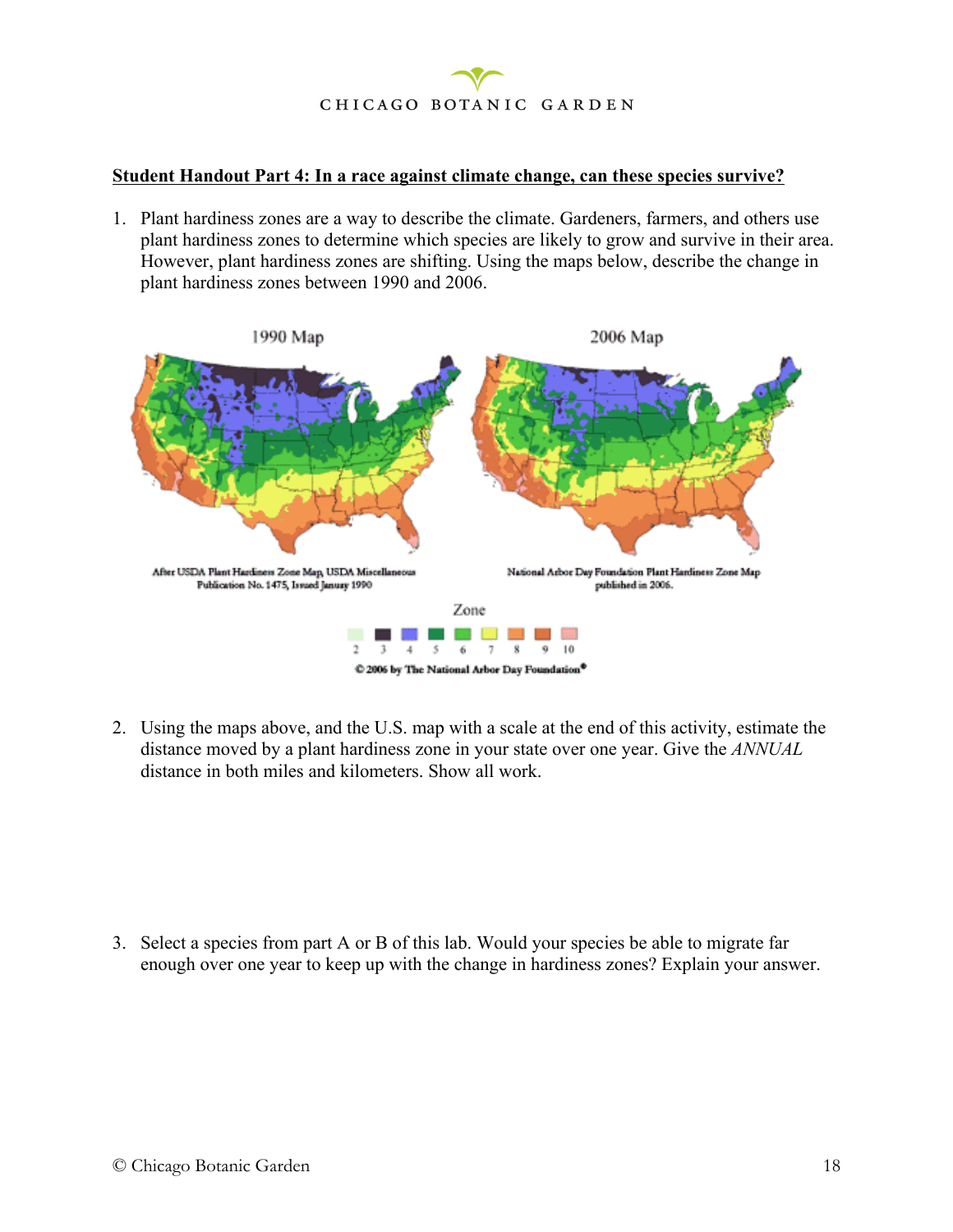- 4. Is the calculation you performed above an accurate indicator of whether your seed will be able to survive climate change? Why or why not?
- 5. What assumptions were made in the calculation that may not be true in nature?
	- a. What natural barriers might be in the way of effective dispersal?
	- b. What human barriers might be in the way?

6. Assume your species is unlikely to survive climate change, what could humans do to help conserve the species? Do you think humans should work to save plant species? Why or why not?

- 7. After reading about/discussing the concept of assisted migration: a. Describe assisted migration in your own words.
	- b. Give one benefit and one risk associated with assisted migration.
	- c. What are your personal feelings about assisted migration? Do you believe it is a good strategy for our future? Explain your answer.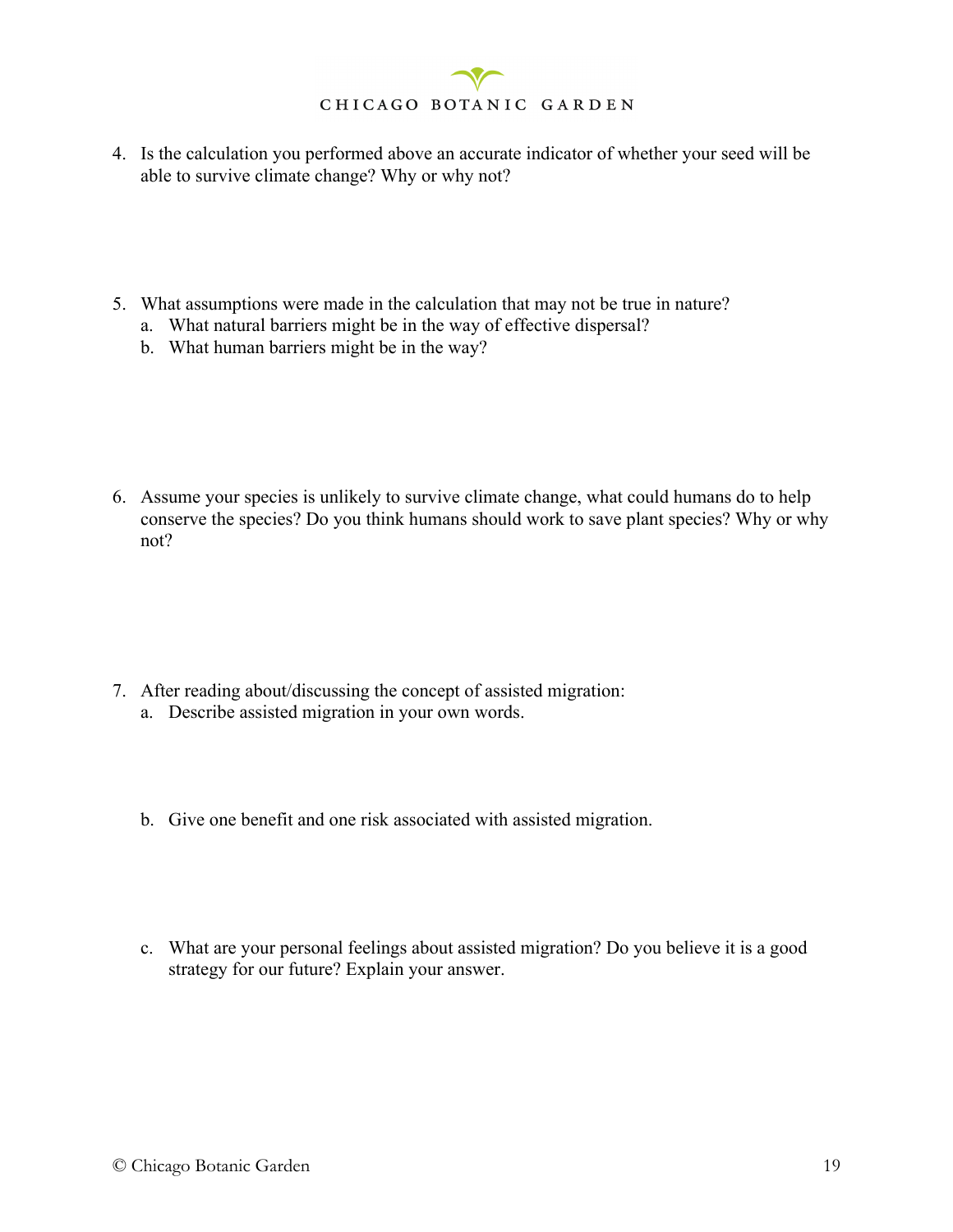

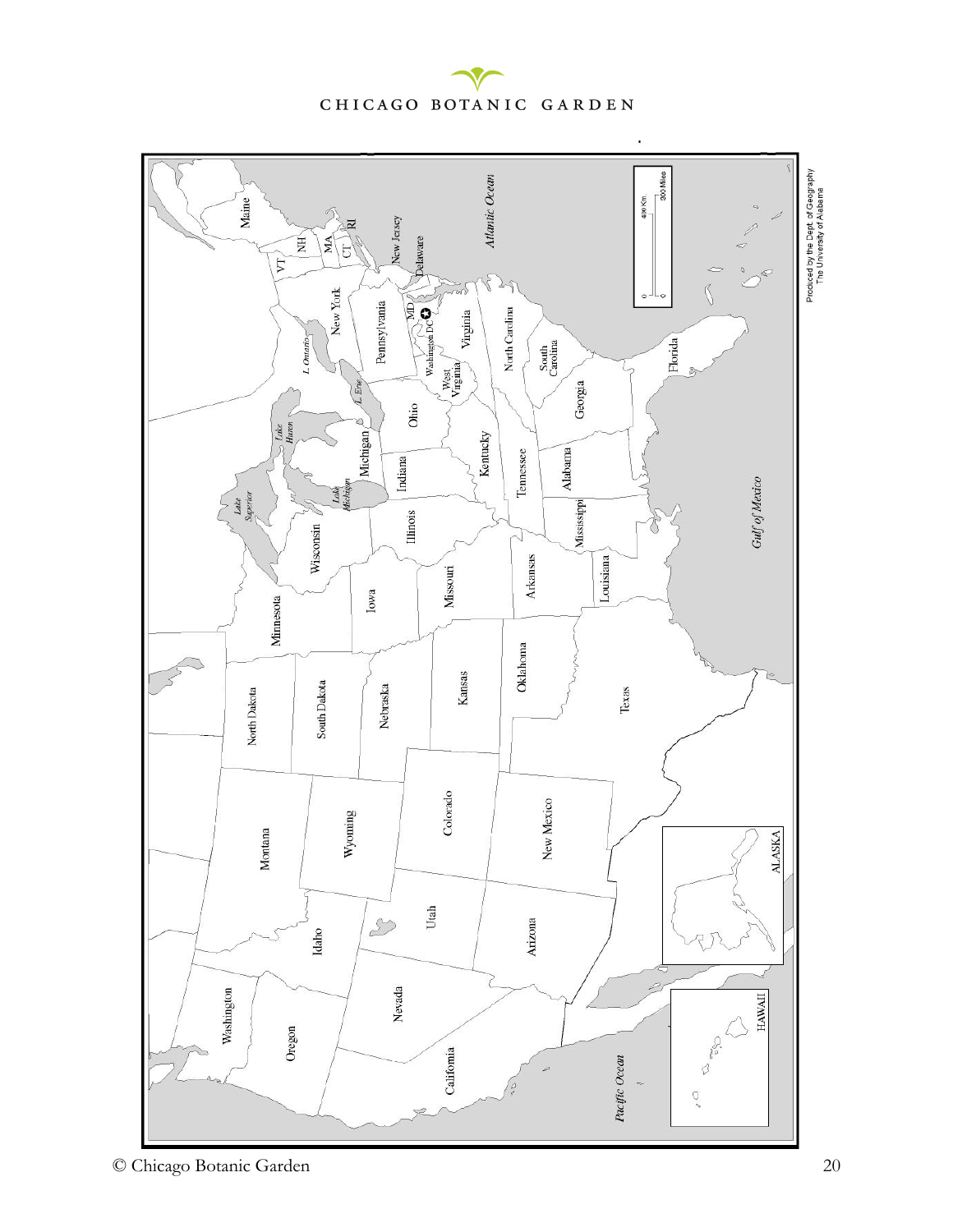

### *A Hunt for Seeds to Save Species, Perhaps by Helping Them Move*

*Anne Raver, New York Times, November 9, 2009*

CHICAGO — Pitcher's thistle, whose fuzzy leaves and creamy pink puffs once thrived in the sand dunes along several of the Great Lakes, was driven by development, drought and weevils into virtual extinction from the shores of Lake Michigan decades ago.

But in the 1990s, seeds collected from different parts of the thistle's range were grown at the Chicago Botanic Garden and planted with the help of the Morton Arboretum along the lake, in Illinois State Beach Park, north of Chicago near the Wisconsin state line. The plants from Indiana's dunes to the



south are doing well; the plants that had come from the north are failing.

With those mixed results in mind, scientists from the botanic garden are sending teams out across the Midwest and West to the Rocky Mountains and Great Basin to collect seeds from different populations of 1,500 prairie species by 2010, and from 3,000 species by 2020. The goal is to preserve the species and, depending on changes in climate, perhaps even help species that generally grow near one another to migrate to a new range.

"In 50 to 100 years, because habitats or climates are so altered, we might end up trying to move species in a restoration context, in assemblages of species," said Pati Vitt, a conservation scientist and curator of the Dixon National Tallgrass Prairie Seed Bank at the botanic garden.

The garden is seeking permits to test the concept with the thistle, by pushing it into new, colder territory along the shores of Lake Ontario. "It may be the best test case for moving an individual species outside its range," Dr. Vitt said.

But assisted migration, as it is called, is a hotly debated issue. On one side are those like the botanic garden scientists, who argue that the risks are better than doing nothing.

"We recognize that climate change is likely to be very rapid and that seeds only disperse a few hundred yards, half a mile at most, naturally," said Kayri Havens, the botanic garden's director of plant science and conservation. "They'll need our help if we want to keep those species alive."

Other scientists argue that tinkering with the complexity of habitats is courting disaster — and huge expense.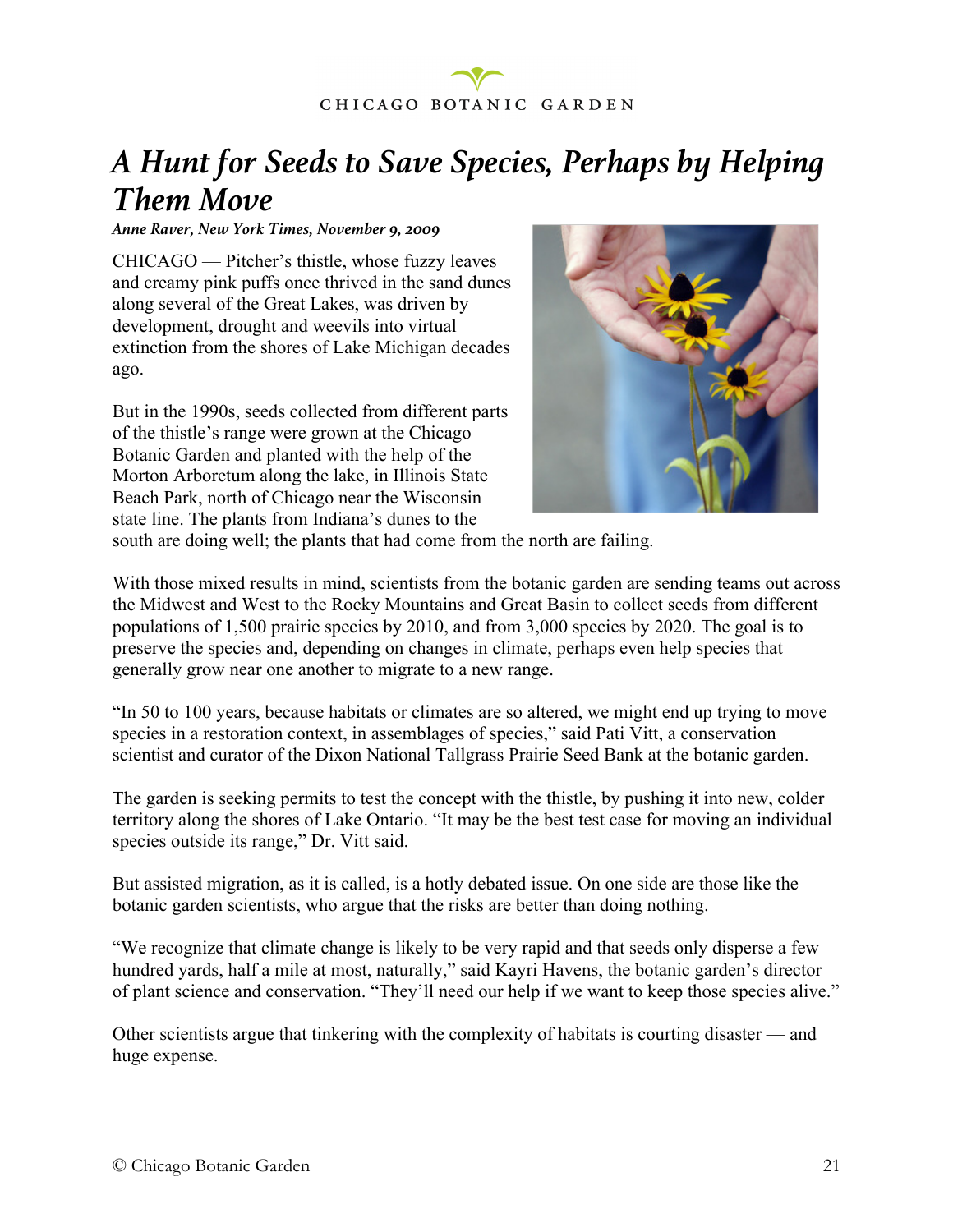"Even given our best science, we're not good at predicting which species will be invasive," said Jason S. McLachlan, a biologist at the University of Notre Dame who has studied postglacial population spread. "And it's going to be especially complex as climates change."

The American beech, for example, was so rare during the ice age that it is rarely found in fossils. "It may have been one of those rare and unusual species we think about saving with approaches like assisted migration," Dr. McLachlan said. Now, the beech is so abundant in Eastern forests, he said, it is shading out "almost all other species."

Dr. McLachlan and other scientists have formed a working group on managed relocation, financed by the National Science Foundation and the Cedar Tree Foundation, to open up the discussion to citizens, economists, natural resource managers and policy makers.

While the debate proceeds, scientists at the botanic garden are building the seed collection and assessing the adaptability of different populations of species. Dr. Vitt and Dr. Havens recently showed off the new Rice Science Center, which has laboratories and a 420-square-foot seed vault with floor-to-ceiling stainless steel shelves.

When temperatures in the giant humidity-controlled freezer stabilized at minus 4 degrees Fahrenheit at the end of September, they moved collections of 800 Midwestern species — some made up of 300,000 seeds — from their old home in four large freezers, hardly different from the kind a large family might use to store home-grown produce and a side of beef.

"The first time I walked in here, I started to cry," Dr. Vitt said. "I know what having this will allow us to do in the future. It's the most important conservation work the garden can be doing."

The prairie effort is part of a Bureau of Land Management project called Seeds of Success, which intends to collect seeds of the entire flora of the United States, except for species already under protection and recalcitrant species, or those that cannot survive long-term storage.

That is 14,000 native plant species.

Seeds of Success, started in 2001 in response to a Congressional mandate to plant native seed in restoring public lands destroyed by wildfire, began its far more ambitious initiative in June 2008.

A consortium of botanic gardens and other institutions have sent 65 teams across the country, which so far have collected groupings of 3,200 species.

We hope to collect 20 populations across the species' range so we can get 95 percent of the genetic diversity of the species," said Peggy Olwell, the plant conservation program manager at the bureau. "Because frankly, we don't know what it is we're going to need when we're talking restoration in light of climate change. It's going to be one big experiment."

Seeds of Success sends one collection of every species to the Millennium Seed Bank Project, at the Royal Botanic Gardens, Kew, in Britain, which intends to collect 25 percent of the world's